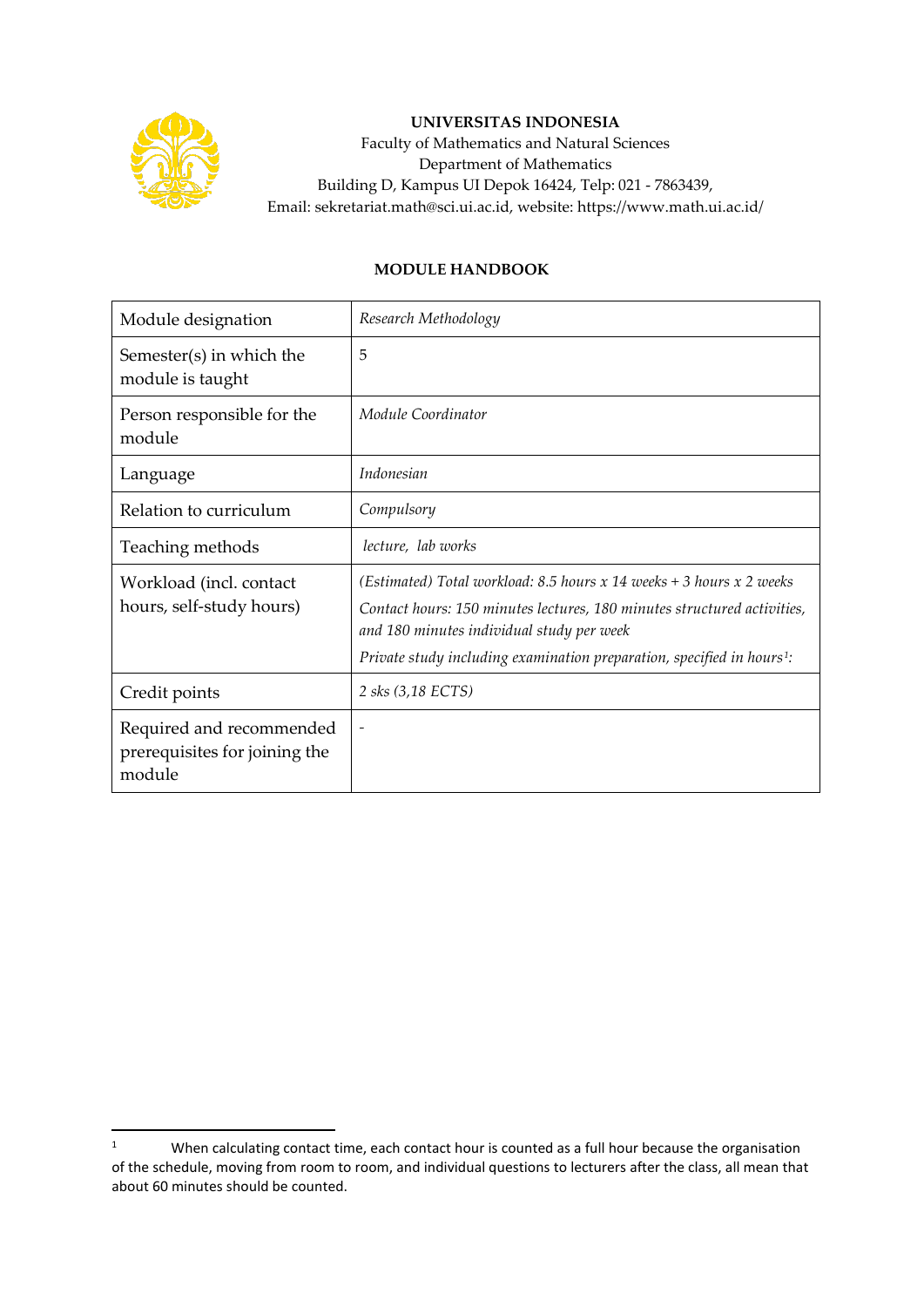| Module objectives/intended | After completing the course, students have the ability                                                                                                                                                                                                                                                                                                                                                                                                                                                                                                                                                                                                                                                                                                                                                            |
|----------------------------|-------------------------------------------------------------------------------------------------------------------------------------------------------------------------------------------------------------------------------------------------------------------------------------------------------------------------------------------------------------------------------------------------------------------------------------------------------------------------------------------------------------------------------------------------------------------------------------------------------------------------------------------------------------------------------------------------------------------------------------------------------------------------------------------------------------------|
| learning outcomes          | to explain the basic understanding of research methods, include<br>1.<br>understanding of scientific research, research methods, types of<br>approaches in research, and research steps.<br>to identify the scope of research, in particular research in<br>2.<br>mathematics, including problem definition, and literature search<br>that supports problem solving.<br>to do mathematical reasoning in reading topics, theorems, and their<br>3.<br>proofs, and rewrite them according to the rules scientific writing<br>to characterize the types of scientific publications<br>4.<br>to prepare research proposals according to the rules by following the<br>5.<br>rules of scientific writing<br>to compile scientific papers according to the rules by following the<br>6.<br>rules of scientific writing. |
| Content                    | Introduction to scientific research<br>1.                                                                                                                                                                                                                                                                                                                                                                                                                                                                                                                                                                                                                                                                                                                                                                         |
|                            | Mathematical Analysis<br>2.                                                                                                                                                                                                                                                                                                                                                                                                                                                                                                                                                                                                                                                                                                                                                                                       |
|                            | Introduction about scientific publication<br>3.                                                                                                                                                                                                                                                                                                                                                                                                                                                                                                                                                                                                                                                                                                                                                                   |
|                            | How to write research proposal<br>4.                                                                                                                                                                                                                                                                                                                                                                                                                                                                                                                                                                                                                                                                                                                                                                              |
|                            | How to write scientific article<br>5.                                                                                                                                                                                                                                                                                                                                                                                                                                                                                                                                                                                                                                                                                                                                                                             |
|                            | Thesis and Disertation<br>6.                                                                                                                                                                                                                                                                                                                                                                                                                                                                                                                                                                                                                                                                                                                                                                                      |
| <b>Examination</b> forms   | Class activities : Assignment<br>1.<br>Project Presentation<br>2.                                                                                                                                                                                                                                                                                                                                                                                                                                                                                                                                                                                                                                                                                                                                                 |
| Study and examination      | The final mark will be weighted as follows:                                                                                                                                                                                                                                                                                                                                                                                                                                                                                                                                                                                                                                                                                                                                                                       |
| requirements               | Assignment: 80%<br>1.                                                                                                                                                                                                                                                                                                                                                                                                                                                                                                                                                                                                                                                                                                                                                                                             |
|                            | Project Présentation (20%)<br>2.                                                                                                                                                                                                                                                                                                                                                                                                                                                                                                                                                                                                                                                                                                                                                                                  |
|                            | To succesfully pass the module it requires minimum 55% of the total<br>mark.                                                                                                                                                                                                                                                                                                                                                                                                                                                                                                                                                                                                                                                                                                                                      |
|                            | Mark<br>Grade                                                                                                                                                                                                                                                                                                                                                                                                                                                                                                                                                                                                                                                                                                                                                                                                     |
|                            | $85 - 100$<br>$\boldsymbol{A}$                                                                                                                                                                                                                                                                                                                                                                                                                                                                                                                                                                                                                                                                                                                                                                                    |
|                            | $80 - 85$<br>$A-$                                                                                                                                                                                                                                                                                                                                                                                                                                                                                                                                                                                                                                                                                                                                                                                                 |
|                            | $75 - 80$<br>$B+$                                                                                                                                                                                                                                                                                                                                                                                                                                                                                                                                                                                                                                                                                                                                                                                                 |
|                            | $70 - 575$<br>B                                                                                                                                                                                                                                                                                                                                                                                                                                                                                                                                                                                                                                                                                                                                                                                                   |
|                            | $65 - 570$<br>$B-$                                                                                                                                                                                                                                                                                                                                                                                                                                                                                                                                                                                                                                                                                                                                                                                                |
|                            | $60 - 5$<br>$C+$                                                                                                                                                                                                                                                                                                                                                                                                                                                                                                                                                                                                                                                                                                                                                                                                  |
|                            | $\mathcal{C}$<br>$55 - 60$                                                                                                                                                                                                                                                                                                                                                                                                                                                                                                                                                                                                                                                                                                                                                                                        |
|                            | $40 - 55$<br>D                                                                                                                                                                                                                                                                                                                                                                                                                                                                                                                                                                                                                                                                                                                                                                                                    |
|                            | $<$ 40<br>$\cal E$                                                                                                                                                                                                                                                                                                                                                                                                                                                                                                                                                                                                                                                                                                                                                                                                |
|                            |                                                                                                                                                                                                                                                                                                                                                                                                                                                                                                                                                                                                                                                                                                                                                                                                                   |